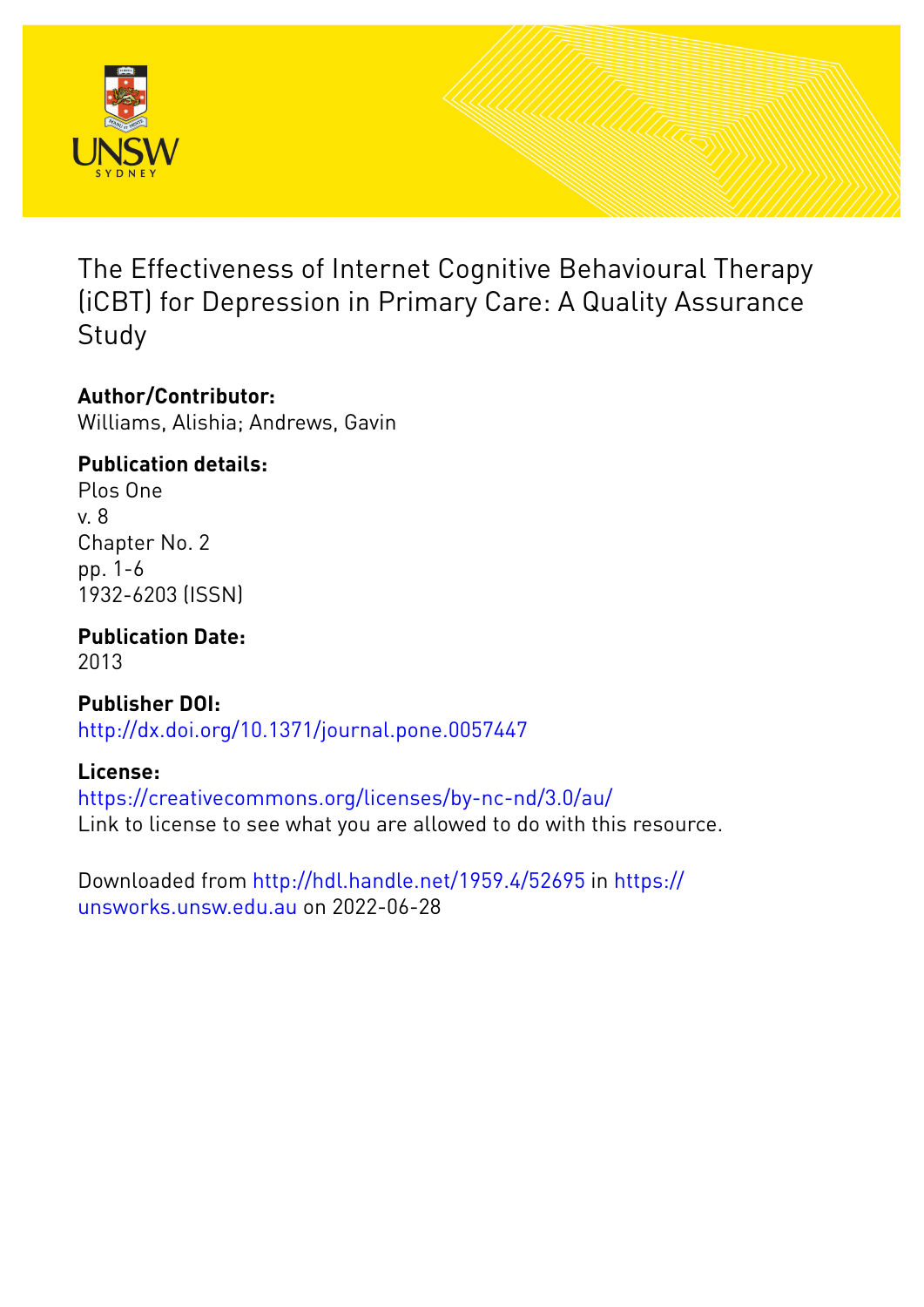# The Effectiveness of Internet Cognitive Behavioural Therapy (iCBT) for Depression in Primary Care: A Quality Assurance Study

# Alishia D. Williams<sup>1,2\*</sup>, Gavin Andrews<sup>1,2</sup>

1 School of Psychiatry, University of New South Wales, Sydney, New South Wales, Australia, 2 Clinical Research Unit for Anxiety and Depression, St. Vincent's Hospital, Sydney, New South Wales, Australia

# Abstract

Background: Depression is a common, recurrent, and debilitating problem and Internet delivered cognitive behaviour therapy (iCBT) could offer one solution. There are at least 25 controlled trials that demonstrate the efficacy of iCBT. The aim of the current paper was to evaluate the effectiveness of an iCBT Program in primary care that had been demonstrated to be efficacious in two randomized controlled trials (RCTs).

Method: Quality assurance data from 359 patients prescribed the Sadness Program in Australia from October 2010 to November 2011 were included.

Results: Intent-to-treat marginal model analyses demonstrated significant reductions in depressive symptoms (PHQ9), distress (K10), and impairment (WHODAS-II) with medium-large effect sizes (Cohen's  $d = .51-1.13$ .), even in severe and/or suicidal patients (Cohen's  $d = .50-1.49$ .) Secondary analyses on patients who completed all 6 lessons showed levels of clinically significant change as indexed by established criteria for remission, recovery, and reliable change.

Conclusions: The Sadness Program is effective when prescribed by primary care practitioners and is consistent with a costeffective stepped-care framework.

Citation: Williams AD, Andrews G (2013) The Effectiveness of Internet Cognitive Behavioural Therapy (iCBT) for Depression in Primary Care: A Quality Assurance Study. PLoS ONE 8(2): e57447. doi:10.1371/journal.pone.0057447

Editor: Gerhard Andersson, Linkoping University, Sweden

Received September 27, 2012; Accepted January 25, 2013; Published February 22, 2013

Copyright: © 2013 Williams and Andrews. This is an open-access article distributed under the terms of the Creative Commons Attribution License, which permits unrestricted use, distribution, and reproduction in any medium, provided the original author and source are credited.

Funding: A. Williams is supported by a National Health and Medical Research Council (NHMRC) of Australia (Fellowship 630746) and a University of New South Wales Faculty of Medicine Fellowship Enhancement Scheme. The funders had no role in study design, data collection and analysis, decision to publish, or preparation of the manuscript.

Competing Interests: The authors have declared that no competing interests exist.

\* E-mail: alishia.williams@unsw.edu.au

# Introduction

Depression is a common, recurrent, and debilitating problem [1]. Although evidence-based treatments exist, most people with depression do not obtain such treatment [2]. Of those who do access evidence-based treatments, approximately 25% do not improve [3]. Most adults who seek help for depression are treated in primary care settings where under-recognition remains high [4] and treatment may not be ideal [5]. Integration of mental health specialists into primary care sites has resulted in better treatment outcomes [6], but pragmatic and financial reasons are likely to preclude complete adoption of this model. One cost-effective and pragmatic means of increasing the quality of treatment available in primary care settings is through the use of internet-based cognitive behavioural therapy (iCBT) programs. Internet-based treatment affords many benefits over the traditional face-to-face modality, such as high fidelity, greater accessibility, convenience, and reduced cost to patients [7]. In a systematic review of 25 controlled trials (total  $n = 5,719$ ) of iCBT for depression vs treatment as usual, placebo or wait list control [8] effect size superiority over the control groups ranged from zero to 1.18. Meta-analyses of RCTs of iCBT for depression have demonstrated

moderate effect sizes that provide evidence that iCBT can be comparable to best-practice face-to-face CBT [7,9,10]. The CRUfAD Sadness Program (www.thiswayup.org.au/clinic) has been evaluated in a number of trials [11,12,13]. In a RCT comparing clinician-assisted to technician-assisted implementation of the Sadness Program, Cohen's d effect size superiority over the wait list control group at the end of therapy (PHQ9 scores) was 1.27, and this result was maintained at follow-up. Patient samples in research studies may be unrepresentative of those seen in primary care, but the highly structured and standardized nature of the iCBT Sadness program ensures that it can be transferred to routine practice in primary care without compromising treatment fidelity or efficacy. Whether effectiveness in practice parallels efficacy in RCTs is the core question addressed in the current paper by examining the progress of patients treated with the Sadness program in primary care. We evaluated this by examining the progress of patients treated with the Sadness program in primary care. In most efficacy studies, individuals with severe depressive symptoms and suicidal ideation are excluded from participation and are referred for traditional face-to-face treatment. Therefore systematic evidence that iCBT is appropriate for this population is lacking. We advise prescribing clinicians to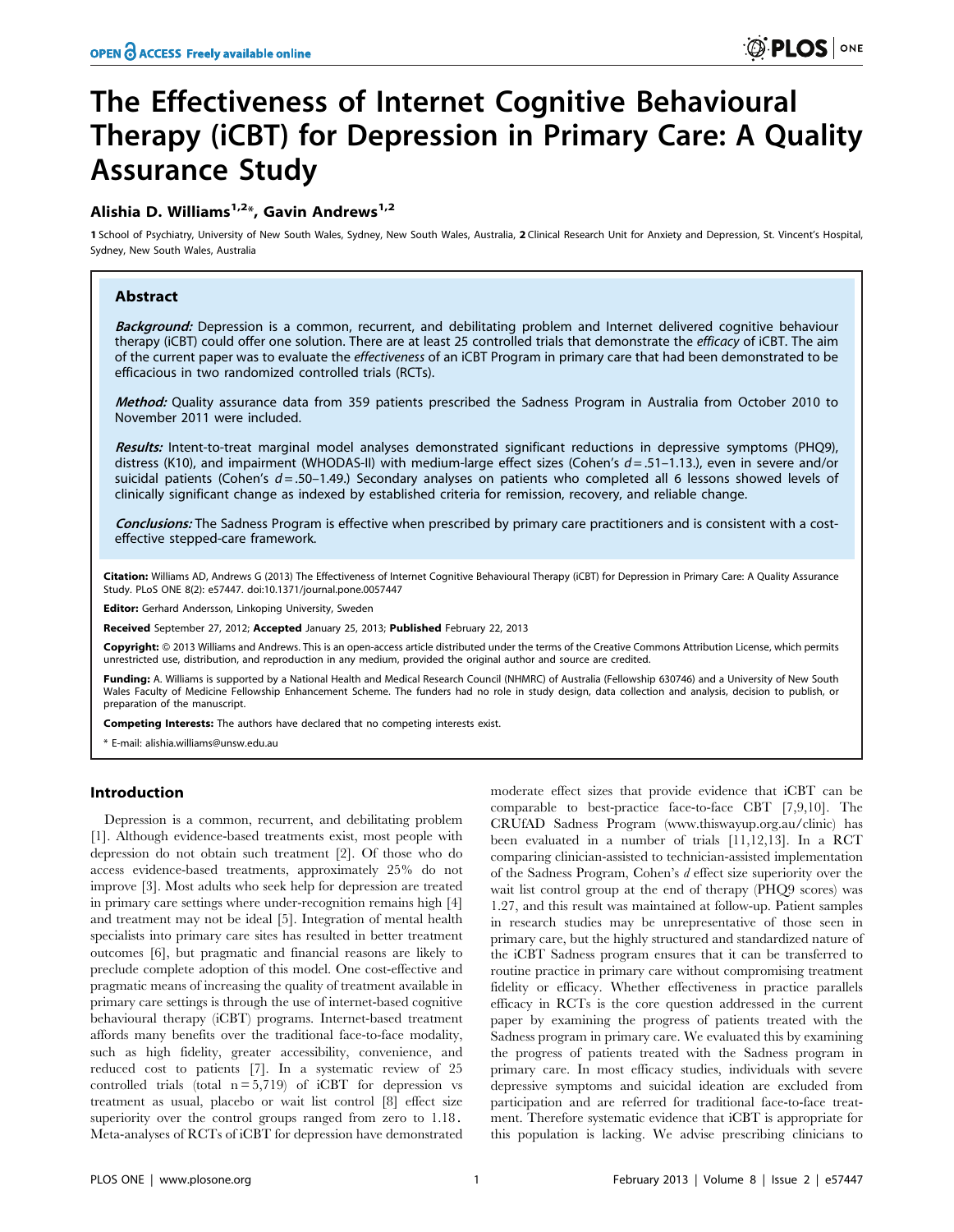exclude patients who are very severe or who are actively suicidal, but it is unknown to what extent clinicians adhere to this guidance. The current quality assurance study sought to quantify the proportion of individuals enrolled in the Sadness Program who were either severely depressed and/or expressing suicidal ideation and secondly, to determine whether treatment was effective for this group of patients.

#### Methods

# Ethics Statement

The current paper was written as part of the Quality Assurance activities of St. Vincent's Hospital. At St. Vincent's Hospital the Human Research Ethics Committee does not consider clinical audits. That responsibility is vested with the Quality Assurance and Patient Safety Unit with whom a copy of this paper was lodged prior to submission. The Quality Assurance and Patient Safety Unit does not formally approve research projects, but assesses submitted reports for adherence to the Clinical Governance framework guidelines. The current quality assurance study adhered to these guidelines by examining the type of patient being prescribed the Sadness Program in primary care and reports on the effectiveness of the program. Data was necessarily confined to measures used as a routine to inform practitioners about the progress of their patients. All patients provided electronic informed consent that their pooled data could be used for quality assurance purposes.

### The Sadness Program

The Sadness Program has been described in detail previously [11,12]. Patients were provided with a prescription from a GP or clinician registered with CRUfAD in order to enrol in the Sadness Program. As routine practice, prescribing clinicians were advised that patients are unlikely to benefit if they have very severe depression, persistent suicidal thoughts, drug or alcohol dependence, schizophrenia, bipolar disorder, or are taking atypical antipsychotics or benzodiazepines. Clinical responsibility was maintained by the prescribing clinician who received automatic updates via email regarding each patient's progress. The prescribing clinician also received an email alert if a patient's scores on the Kessler-10 (K10) Psychological Distress Scale indicated elevated distress or the patient endorsed suicidality on the Patient Health Questionnaire (PHQ-9). The Sadness Program was developed so that a patient cannot advance to the subsequent lesson without first completing the preceding lesson, downloading the associated homework components, and then waiting 5 days (to ensure sufficient time to review the materials and to complete the homework tasks). All patients have 10 weeks to complete the program and are encouraged to progress through each lesson at a pace of 1 lesson per every 1–2 weeks. Patient progress is tracked automatically through the CRUfAD Clinic system. The program consists of six online lessons representing best practice CBT as well as regular homework assignments and access to supplementary resources. Each lesson was designed using a cartoon narrative and included: psycho-education, behavioural activation, cognitive restructuring, graded exposure, problem solving, assertiveness skills, and relapse prevention.

# Participants

Data were collected from 359 patients with a prescription for the Sadness Program from October 2010 to November 2011. The mean age of patients was  $41.59$  ( $SD = 14.15$ ) and  $59\%$  were female. Fifty-four percent of patients were from an Australian rural or remote community (defined based on the geographical location of the prescribing clinician's practice). For secondary analyses, patients were classified into three groups based on the number of lessons completed. Patients who completed all six lessons are referred to as Completers. Non-Completers were separated into two groups based on evidence that the treatment dose curve peaks at lesson 4 [14], therefore patients who completed at least 4 lessons are referred to as Non-Completers and patients who completed between 1–3 lessons are referred to as Drop-Outs.

#### Measures

Patient Health Questionnaire. (PHO-9; [15]). The PHO-9 is a self-report questionnaire corresponding to the DSM-IV criteria for major depressive disorder. Each item is rated in frequency on a 4-point  $(0 = not at all, 3 = nearly every day) scale.$ Total scores range from 0 to 27 with higher scores reflecting higher levels of psychopathology. Depression severity categories correspond to the following scores:  $0-9$  = normal,  $10-14$  = mild,  $15-19$  = moderate,  $20-23$  = severe,  $24-27$  = very severe). A PHQ-9 score of  $\geq 10$  is used as a clinical cut-off for probable DSM-IV diagnosis of MDD [16]. The PHQ-9 demonstrates good psychometric properties and has been used extensively to measure treatment outcomes during internet CBT interventions targeting depression and anxiety [17,18].

Kessler-10 (K10) Psychological Distress Scale. [19]. The K10 consists of 10 items ranked on a five point scale designed to measure non-specific psychological distress. The K10 is completed prior to each lesson as a means of tracking patient distress. If a patient endorses high K10 scores  $(>35)$  or evidences an increase by more than 0.5 standard deviations, an automatic alert is emailed to the prescribing clinician. The K10 possesses strong psychometric properties [14,19,20].

World Health Organization Disability Assessment Schedule-II. (WHODAS-II). The WHODAS-II contains 12 items designed to measure disability and activity limitation in the past 30 days in a variety of domains: 1) understanding and communicating, 2) self-care, 3) mobility, 4) interpersonal relationships, 5) work and household roles, and 6) community roles. Each of these domains loads significantly onto one underlying latent factor of global disability [21]. Scores range from 0 to 60, with higher scores indicating greater disability. The WHODAS-II demonstrates strong psychometric properties [22].

#### Statistical Analyses

Intent-to-treat (ITT) marginal model analyses were used to measures the change in outcome measures across time in the full sample (including drop-outs). This method accounts for missing data due to participant drop-out without assuming that the last measurement was stable (the last observation carried forward assumption- LOCF; [23]) and is appropriate for pre-post only designs [24]. Effects were modelled using the restricted maximum likelihood (REML) model estimation method with an autoregressive (AR1) covariance structure specified to account for the correlation between the measures at each time point. Simulation studies have demonstrated the superiority of complete case analysis over LOCF methods in pre-post designs [24,25]. For secondary analyses of Completers and Non-Completers, ANOVA and  $\chi^2$  were conducted. The groups were compared on a range of variables including: age, sex, prescribing clinician's profession, rurality (yes, no), and pre-course mean scores on the PHQ9, K10, and WHODAS-II. Cohen's d within-group effect sizes were computed based on the pooled standard deviation, and corrected for repeated-measurements. Clinically significant change was calculated in Completers only. Clinically significant change was defined in three ways. Remission was defined as a post-treatment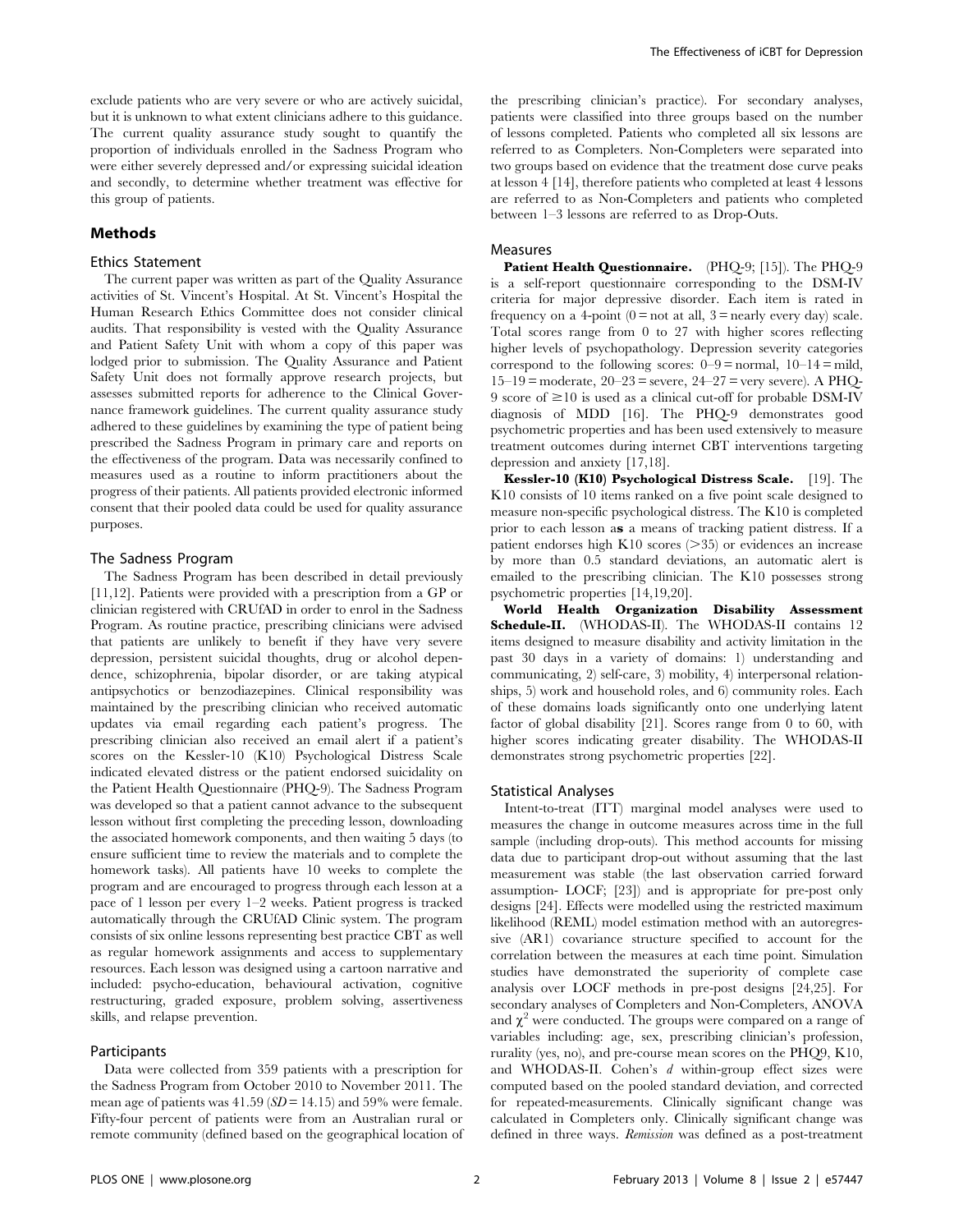score below the optimal cut-score for a probable diagnosis of depression on the PHQ9 in patients who initially scored above threshold  $(>9)$ . Recovery was defined as a reduction of at least 50% of pre-treatment PHQ9 scores. Reliable improvement was defined as a decrease in at least 5 points on the PHQ9 and a change in depression severity category based on PHQ9 cut-scores (i.e., from moderate to mild) from pre-to-post treatment based on the recommendations of [26]. All analyses were conducted using SPSS version 20.

#### Results

# Sample Characteristics

Of the 359 patients initially enrolled, 26.5% endorsed PHQ9 scores within the 0–9 subthreshold range, 26% were classified as mild, 23% as moderate, 17% as severe, and 7.5% as very severe. One-hundred and ninety four (54%) patients completed all 6 lessons of the program (Completers), 113 (32%) completed at least 4 lessons (Non-completers), and 52 (15%) completed between 1 and 3 lessons (Drop-outs). Program completion was unrelated to a number of variables, including patient gender,  $\chi^2$  (2) = .49,  $\rho$  > .05, the health-care profession of the prescriber (psychologist, GP, other health practitioner),  $\chi^2$  (4) = 1.61,  $p$ >.05, and whether the patient lived in a rural area or not,  $\chi^2$  (2) = 2.32, p>.05. Program completion did, however, vary as a function of age,  $F(2, 1)$  $356 = 7.08$ ,  $p = .001$ ,  $p^2 = .04$ . Waller-Duncan post-hoc testing (adjusting for unequal n's) revealed that Completers were significantly older  $(M = 44.13, SD = 13.90)$  than Non-Completers  $(M = 39.00, SD = 14.30)$  and Drop-Outs  $(M = 38.42, SD = 13.74)$ . Age did not differ significantly between the Non-Completers and Drop-outs,  $p > 0.05$ . In order to gain a better understanding of variables related to treatment drop-out, patient's baseline scores on the primary measures were also compared. There were no differences between scores on the PHQ9,  $F(2, 356) = .68$ ,  $p > .05$ , on the K10,  $F(2, 356) = 2.24, p > .05$ , or on the WHODAS-II,  $F(2, 356) = 2.24, p > .05$ , or on the WHODAS-II,  $F(2, 356) = 2.24, p > .05$  $356$  = 2.70,  $p$  > 05. There was also no significant difference in the amount of time each group spent on the first lesson of the program,  $F(2, 356) = 2.07$ ,  $p > .05$ . These variables were also entered as predictors in a multivariate logistic regression model predicting completion status ( $0 =$ completed $\leq 6$  lessons,  $1 =$ completed 6 lessons). The only significant predictor was age  $(p<.001)$ , indicating that each additional year in age was associated with a 1.03 increase in the likelihood of completing all 6 lessons.

#### Change in Primary Outcome Measures

Marginal model analyses were conducted in the full sample (ITT) on the primary outcome measures. There was a main effect of time for PHQ9 scores,  $F(1, 225.91) = 269.56, p<.001$ , for K10 scores, F (1, 233.33) = 376.39,  $p<.001$ , and for WHODAS-II scores, F (1, 226.11) = 84.82,  $p<.001$ , indicating a significant reduction in all three measures from baseline to completion of the program. Within-group effect sizes, calculated using the observed means and the pooled standard deviation (and correcting for repeated-measures), indicated medium-large effects for all primary outcome measures (see Table 1). These analyses were repeated in the sample meeting threshold criteria for a probable diagnosis of depression (PHQ9>10) with all main effects remaining significant.

# Treatment Effectiveness for Severe and Suicidal Patients

Approximately one-quarter of patients prescribed the Sadness course had PHQ9 scores in the severe range (17% severe, 8% very severe). Additionally,  $31\%$  (n = 112) endorsed suicidal thoughts several days during the 2-week time period prior to commencing the program,  $13\%$  (n = 46) endorsed suicidal ideation for more than half the days, and  $9\%$  (n = 31) endorsed suicidal thoughts nearly every day during this time-frame. Of the patients endorsing suicidal ideation, the majority (53%) completed all 6 lessons (68% completed at least 4 lessons), suggesting that the presence of suicidal ideation was not a barrier to treatment adherence. To determine whether suicidal ideation was a barrier to treatment response (irrespective of baseline depression severity), marginal model analyses and Cohen's d within-group effect sizes were calculated in patients who endorsed suicidal thoughts at baseline  $(n = 189)$ . Results are reported in Table 1. All main effects were significant, all  $p$ 's  $\leq 0.01$ , with mean reductions corresponding to medium-large effect sizes. These analyses were repeated in severe patients (PHQ9 $\geq$ 20) who endorsed suicidal ideation (n = 72). All main effects were significant, all  $\dot{p}$ 's  $\leq 0.01$ , with mean reductions corresponding to medium-large effect sizes.

#### Clinically Significant Change in Completers

Of those patients who met threshold criteria at baseline for a probable diagnosis of depression (PHQ9>9) and who completed all 6 lessons,  $63\%$  (91/144) evidenced remission (PHQ9<9). Forty-nine percent (71/144) evidenced recovery (at least a 50% reduction in baseline PHQ9 scores). For clinically reliable change,  $54\%$  (n =  $77/144$ ) evidenced a reduction of at least 5 points on the PHQ9 in combination with a change in depression severity category from higher to lower. Clinically reliable change was unrelated to the profession of the prescribing clinician,  $\chi^2$  $(4) = 4.08, p > .05.$ 

# Treatment Response in Completers, Non-Completers and Drop-Outs

As the K10 was administered prior to each lesson, data were available to calculate reductions in distress as a function of each lesson completed irrespective of program completion. A significant reduction in distress was defined as at least a 1 SD (7.5) decrease in K10 scores from lesson 1 to the final lesson completed. This was a conservative definition as decreases of 7 points have been shown to correspond to reliable improvement [27]. Table 2 reports the proportion of patients who demonstrated a significant reduction based on this criterion. Consistent with previous findings that the greatest reduction in distress scores occurs within the first four lessons of the Sadness Program [14,28], nearly half (44%) of patients who dropped out after lesson 4 appeared to have benefitted from the program.

# **Discussion**

The current study provides evidence of the effectiveness of an internet-based CBT (iCBT) program for depression, the Sadness Program, prescribed by primary-care practitioners. Findings indicate that the Sadness Program is effective in reducing depressive symptoms, distress, and impairment with corresponding medium-large effect sizes in primary outcome measures. Approximately 55% of patients who completed all 6 lessons of the program evidenced clinically significant change as indexed by established criteria for remission, recovery, and reliable change.

There have been mixed findings regarding the effectiveness of standard CBT in treatment of severe depression [29]. In the current study, one-quarter (25%) of patients were in the severevery severe range for depression symptoms. The results of the current study suggest that the Sadness Program is effective in reducing depressive symptoms, distress, and impairment in a large proportion of patients presenting with symptoms in the severe range. The current findings also suggest that the presence of suicidal ideation is not a barrier to treatment adherence or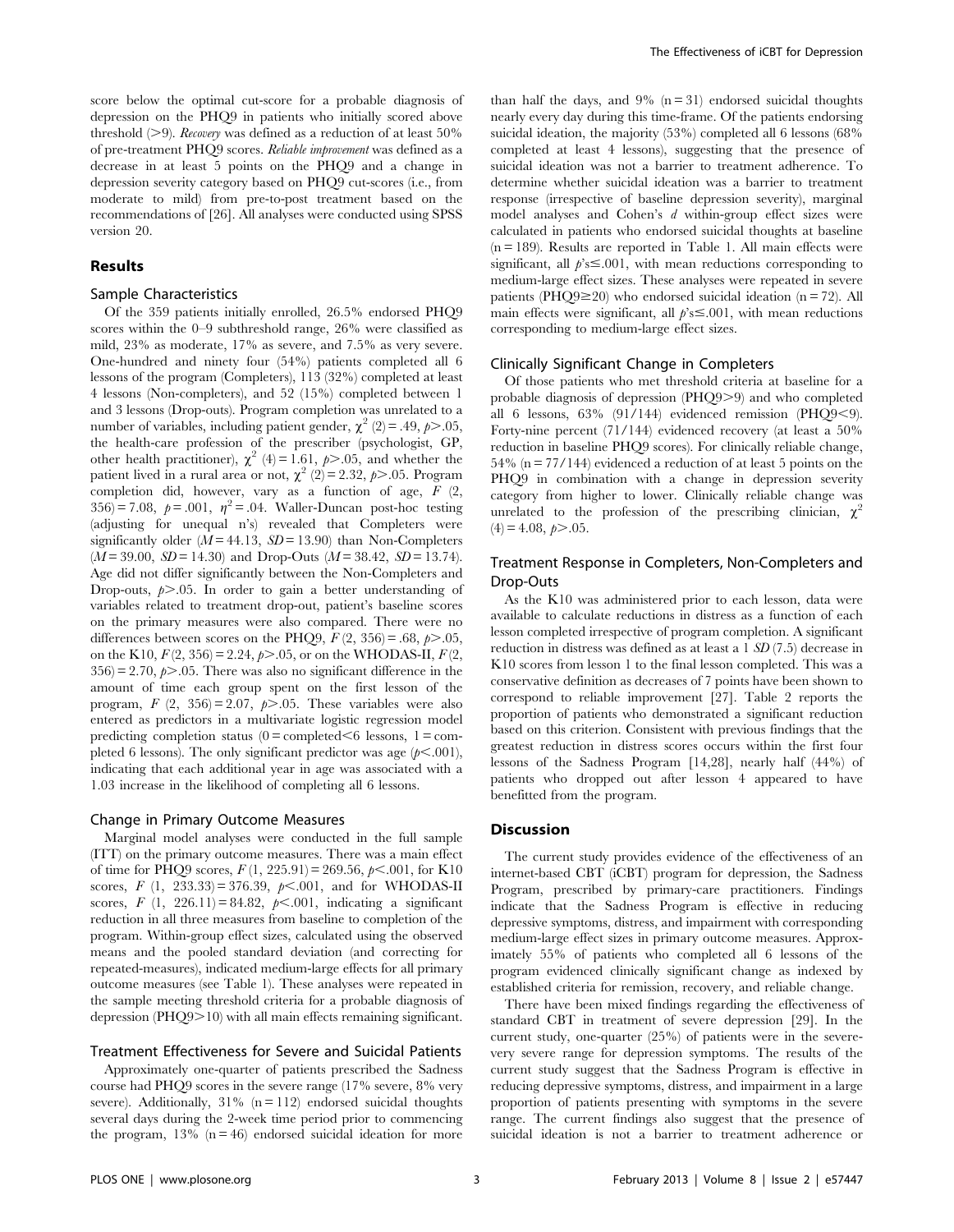Table 1. Observed means (standard deviations) for primary measures and within-group effect sizes (Cohen's d).

| Group                                    | Lesson 1 |      | Lesson 6 |      |                           |             |            |                             |                                 |               |
|------------------------------------------|----------|------|----------|------|---------------------------|-------------|------------|-----------------------------|---------------------------------|---------------|
| <b>Full Sample</b>                       | M        | SD   | M        | SD   | Mean<br><b>Difference</b> | (df)        | F          | R (for within-<br>group ES) | <b>Effect Size</b><br>Cohen's d | (95% CI)      |
| PHQ9                                     | 14.08    | 6.04 | 8.12     | 6.12 | 5.96                      | (1, 236.66) | 265.45**   | .59                         | .97                             | $.77 - 1.16$  |
| K10                                      | 29.40    | 7.15 | 20.22    | 8.75 | 9.18                      | (1, 233.33) | 376.39**   | .63                         | 1.13                            | $.93 - 1.32$  |
| <b>WHODAS</b>                            | 17.48    | 8.45 | 13.02    | 8.93 | 4.46                      | (1, 226.11) | 84.82**    | .68                         | .51                             | $.31 - .70$   |
| Suicidal Ideation                        |          |      |          |      |                           |             |            |                             |                                 |               |
| PHQ9                                     | 17.11    | 5.44 | 10.71    | 6.46 | 6.40                      | (1, 115.75) | 144.29**   | .51                         | 1.08                            | $.80 - 1.35$  |
| K10                                      | 32.84    | 6.46 | 24.04    | 9.14 | 8.80                      | (1, 136.34) | 173.99**   | .60                         | 1.07                            | $.79 - 1.34$  |
| <b>WHODAS</b>                            | 20.94    | 8.47 | 16.64    | 8.81 | 4.30                      | (1, 125.72) | $31.30**$  | .61                         | .50                             | $.22 - .77$   |
| PHQ9-Suicide Item                        | 1.58     | .75  | .70      | .83  | .88                       | (1, 245.05) | 55.39*     | .23                         | 1.10                            | $.82 - 1.37$  |
| Severe Depression<br>& Suicidal Ideation |          |      |          |      |                           |             |            |                             |                                 |               |
| PHQ9                                     | 23.11    | 2.16 | 14.71    | 6.71 | 8.40                      | (1, 70.84)  | $111.01**$ | .40                         | 1.49                            | $1.01 - 1.96$ |
| K10                                      | 37.71    | 4.77 | 28.51    | 9.91 | 9.20                      | (1, 60.35)  | 66.93**    | .61                         | 1.02                            | $.54 - 1.49$  |
| <b>WHODAS</b>                            | 26.63    | 6.60 | 21.49    | 8.39 | 5.14                      | (1, 54.35)  | $13.14*$   | .39                         | .67                             | $.20 - 1.13$  |
| PHQ9-Suicide Item                        | 1.97     | .82  | .97      | .95  | 1.00                      | (1, 51.31)  | 44.93**    | .45                         | 1.12                            | $.64 - 1.59$  |

Note. PHQ9 = Patient Health Questionnaire -9 item; K10 = Kessler Distress Scale - 10 item; WHODAS = World Health Organization Disability Assessment Schedule-II; PHQ9 -Suicide = Patient Health Questionnaire – item 9;  $r =$  Pearson correlation between Lesson 1 & Lesson 6 scores; \*\*p<.001, \*p = .001. doi:10.1371/journal.pone.0057447.t001

response as patients with active suicidal thoughts demonstrated significant reductions in all primary outcome variables with corresponding medium-large effect sizes. The population attributable ratio (PAR) for depression in suicidal behaviour has been estimated at 80 percent, meaning that 80% of suicidal behaviour would be eradicated if depression did not occur [30], therefore the current findings of reduced depressive symptoms and suicidal ideation are not trivial. The Sadness Program is designed to automatically alert the prescribing clinician (via email) of suicidal ideation or increased patient distress; however it remains the responsibility of the prescribing clinician to act on these alerts. It is also important to identify patients who are not responding given evidence that recurrence is partially influenced by symptom reduction during treatment. Research has demonstrated that individuals who were asymptomatic at follow-up had much lower rates of recurrence than treated individuals with residual symptoms at follow-up (66% vs 87%, respectively) [31].

Conversely, a consequence of under-recognition of subthreshold or mild depression is that effective early interventions strategies, that may otherwise reduce the risk of patients becoming fully symptomatic, are not being optimally used [32]. It is interesting to note that nearly 27% of patients prescribed the Sadness Program did not meet threshold criteria for a probable diagnosis of depression. It is unknown whether these patients were in fact subthreshold, were patients in remission from a previous episode, or were patients who were simply mis-prescribed the program. It would appear that the program material was relevant to the majority of these patients so it is unlikely that patients were incorrectly identified. The decision to retain these subthreshold cases in the current analyses was made on the basis that the primary aim of the current study was to evaluate the effectiveness of the Sadness Program as it is prescribed in routine practice. We presume that these patients were either experiencing chronic mild depression or were patients with a history of recurrent depression who were currently in remission and may have been interested in learning how to better manage their symptoms. Inclusion of routine questions regarding depression history may be a valuable addition to the Sadness Program.

Program adherence (54%) in the current study was lower than reported in two previous RCTs investigating the efficacy of the Sadness Program [11,12], 74% and 75%, respectively, but was consistent with median completion rates (56%) reported in a metaanalysis of computerized CBT treatments [33]. The only variable related to program completion was age: Completers were significantly older than Non-Completers and Drop-Outs. Research is required to assess variables that may interfere with

Table 2. Mean reductions in K10 scores for Drop-Outs, Non-Completers, and Completers by lesson.

|                            | Lesson 2<br>Drop-Out | <b>Lesson 3</b><br>Drop-Out | Lesson 4<br><b>Non-Completer</b> | Lesson 5<br><b>Non-Completer</b> | Lesson 6<br>Completer |
|----------------------------|----------------------|-----------------------------|----------------------------------|----------------------------------|-----------------------|
| n                          | 30                   | 36                          | 25                               | 27                               | 194                   |
| Mean K10 Reduction<br>(SD) | 2.03(5.70)           | 4.00(5.13)                  | 5.72(5.31)                       | 8.29(8.77)                       | 9.21(7.00)            |
| % Significant Reduction    | 13%                  | 22%                         | 44%                              | 33%                              | 60%                   |

Note.;% significant reduction = proportion of Drop-Outs who demonstrated at least 1 SD reduction from lesson 1 K10 scores. doi:10.1371/journal.pone.0057447.t002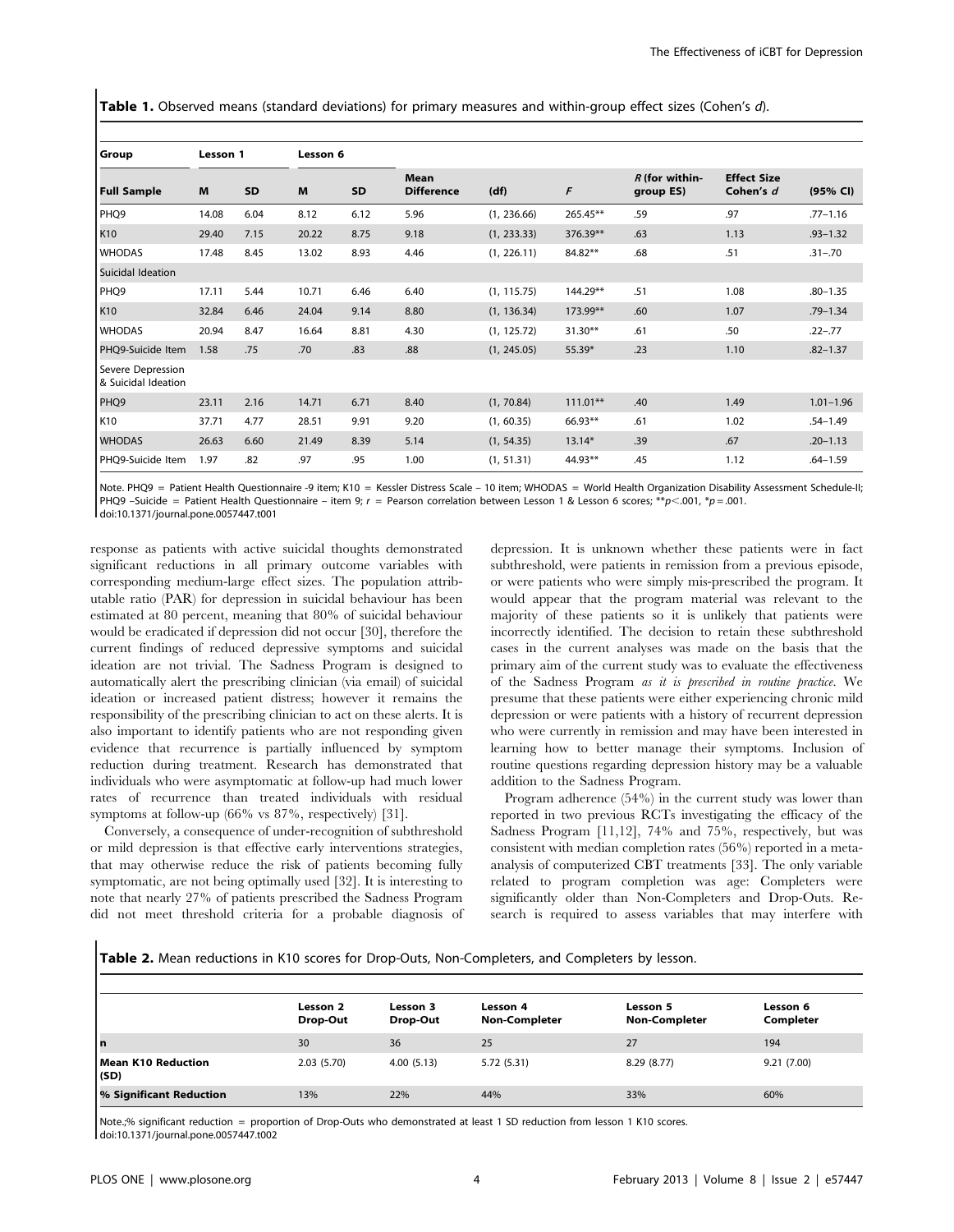treatment commitment, adherence, and response. It is important to note that a large proportion of patients evidenced a significant reduction in global distress prior to drop-out, suggesting benefit despite program non-completion. Future research could determine whether reducing the length of the program leads to better adherence rates.

The current findings need to be considered in light of a number of limitations. As data was collected in the context of routine clinical practice there was no comparison group, hence the effects of natural remission or placebo response over the 10 weeks cannot be separated from response to the specific treatment. It is also important to note that we did not collect information on medication use. It is likely that a proportion of patients presenting to GPs would have also been prescribed a course of antidepressants; however clinically significant treatment response did not vary as a function of the clinician being licensed to prescribe medication. Further, the within-group effect size for change on the PHQ9 was not larger than that obtained in the RCTs of the Sadness Program (where patients who had commenced or altered their antidepressant medication within the last month were excluded). Data were collected to ensure ongoing quality assurance. A benefit of this type of data is that it provides an indication of treatment effectiveness in absence of confounding variables that may indirectly influence treatment response. Had data been collected in the context of a field RCT, the motivation of primary care clinicians to adhere to the Sadness Program

# References

- 1. Andrews G (2001) Should depression be managed as a chronic disease? BMJ: British Medical Journal 322: 419–421.
- 2. Kessler RC, Berglund P, Demler O, Jin R, Koretz D, et al. (2003) The epidemiology of major depressive disorder: Results from the National Comorbidity Survey Replication (NCS-R). JAMA: Journal of the American Medical Association 289: 3095–3105.
- 3. DeRubeis RJ, Hollon SD, Amsterdam JD, Shelton RC, Young PR, et al. (2005) Cognitive Therapy vs Medications in the Treatment of Moderate to Severe Depression. Archives of general psychiatry 62: 409–416.
- 4. Mitchell AJ, Vaze A, Rao S (2009) Clinical diagnosis of depression in primary care: A meta-analysis. The Lancet 374: 609–619.
- 5. Wolf NJ, Hopko DR (2008) Psychosocial and pharmacological interventions for depressed adults in primary care: A critical review. Clinical psychology review 28: 131–161.
- 6. Katon W, Von Korff M, Lin E, Walker E, Simon GE, et al. (1995) Collaborative management to achieve treatment guidelines. Impact on depression in primary care. JAMA: the journal of the American Medical Association 273: 1026–1031.
- 7. Andersson G, Cuijpers P (2009) Internet-based and other computerized psychological treatments for adult depression: A meta-analysis. Cognitive behaviour therapy 38: 196–205.
- 8. Johansson R, Andersson G (2012) Internet-based psychological treatments for depression. Expert Review of Neurotherapeutics 12: 861–870.
- 9. Cuijpers P, Donker T, Johansson R, Mohr DC, van Straten A, et al. (2011) Selfguided psychological treatment for depressive symptoms: A meta-analysis. PloS one 6.
- 10. Andrews G, Cuijpers P, Craske MG, McEvoy P, Titov N (2010) Computer therapy for the anxiety and depressive disorders is effective, acceptable and practical health care: A meta-analysis. PloS one 5.
- 11. Titov N, Andrews G, Davies M, McIntyre K, Robinson E, et al. (2010) Internet treatment for depression: a randomized controlled trial comparing clinician vs. technician assistance. PLoS One 5: e10939.
- 12. Perini S, Titov N, Andrews G (2009) Clinician-assisted Internet-based treatment is effective for depression: randomized controlled trial. The Australian and New Zealand journal of psychiatry 43: 571–578.
- 13. Perini S, Titov N, Andrews G (2008) The climate sadness program of internetbased treatment for depression: A pilot study. E-Journal of Applied Psychology 4: 18–24.
- 14. Sunderland M, Wong N, Hilvert-Bruce Z, Andrews G (2012) Investigating trajectories of change in psychological distress amongst patients with depression and generalised anxiety disorder treated with internet cognitive behavioural therapy. Behaviour Research and Therapy 50: 374–380.
- 15. Kroenke K, Spitzer RL, Williams JB (2001) The PHQ-9: validity of a brief depression severity measure. Journal of General Internal Medicine 16: 606–613.
- 16. Zuithoff NP, Vergouwe Y, King M, Nazareth I, van Wezep MJ, et al. (2010) The Patient Health Questionnaire-9 for detection of major depressive disorder

guidelines may have increased as a function of external evaluation. Furthermore, the use of no treatment or wait-list control comparisons once efficacious treatments have been identified is increasingly raising ethical questions [34], particularly in the context of primary care. Effectiveness research is aimed at evaluating the feasibility, acceptability, and effectiveness of treatments in environments where most patients will be treated [35]. We are confident that the current results reflect routine practice and therefore can be generalized to other primary care settings.

In conclusion, requisite conditions for improving treatment of depression in primary care have been identified and include organized treatment programs, monitoring of treatment adherence, and guidance from mental health specialists as educators and consultants [36]. The Sadness Program, and other iCBT treatments (including CRUfAD's GAD Program [37]) represents a cost-effective means of ensuring these criteria are met. The current paper provides preliminary evidence of the effectiveness of this form of treatment delivery in primary care and is consistent with a stepped-care framework identified in Australian and NICE guidelines as the method by which treatments for depression, and other disorders, should be delivered [38,39].

# Author Contributions

Analyzed the data: AW. Wrote the paper: AW GA.

in primary care: consequences of current thresholds in a crosssectional study. BMC family practice 11: 98.

- 17. Titov N, Dear BF, Schwencke G, Andrews G, Johnston L, et al. (2011) Transdiagnostic internet treatment for anxiety and depression: a randomised controlled trial. Behaviour Research and Therapy 49: 441–452.
- 18. Dear BF, Titov N, Schwencke G, Andrews G, Johnston L, et al. (2011) An open trial of a brief transdiagnostic internet treatment for anxiety and depression. Behaviour Research and Therapy 49: 830–837.
- 19. Kessler RC, Andrews G, Colpe LJ, Hiripi E, Mroczek DK, et al. (2002) Short screening scales to monitor population prevalences and trends in non-specific psychological distress. Psychological medicine 32: 959–976.
- 20. Andrews G, Slade T (2001) Interpreting scores on the Kessler Psychological Distress Scale (K10). Australian New Zealand Journal of Public Health 25: 494– 497.
- 21. Andrews G, Kemp A, Sunderland M, Von Korff M, Ustun TB (2009) Normative data for the 12 item WHO Disability Assessment Schedule 2.0. PLoS One 4: e8343.
- 22. Federici S, Meloni F, Lo Presti A (2009) International literature review on WHODAS II (World Health Organization Disability Assessment Schedule II). Life Span and Disability 12: 83–110.
- 23. Gueorguieva R, Krystal JH (2004) Move Over ANOVA Progress in Analyzing Repeated-Measures Data and Its Reflection in Papers Published in the Archives of General Psychiatry. Archives of General Psychiatry 61: 310–317.
- 24. Salim A, Mackinnon A, Christensen H, Griffiths K (2008) Comparison of data analysis strategies for intent-to-treat analysis in pre-test-post-test designs with substantial dropout rates. Psychiatry Research 160: 335–345.
- 25. Salim A, Mackinnon A, Christensen H, Griffiths K (2008) Comparison of data analysis strategies for intent-to-treat analysis in pre-test–post-test designs with substantial dropout rates. Psychiatry research 160: 335–345.
- 26. McMillan D, Gilbody S, Richards D (2010) Defining successful treatment outcome in depression using the PHQ-9: A comparison of methods. Journal of Affective Disorders 127: 122–129.
- 27. Gonda T, Deane FP, Murugesan G (2012) Predicting clinically significant change in an inpatient program for people with severe mental illness. The Australian and New Zealand journal of psychiatry 46: 651–658.
- 28. Hilvert-Bruce Z, Rossouw P, Wong N, Sunderland M, Andrews G (2012) Adherence as a determinant of effectiveness of internet cognitive behavioural therapy for anxiety and depressive disorders. Behaviour Research and Therapy 50: 463–468.
- 29. Kessler D, Lewis G, Kaur S, Wiles N, King M, et al. (2009) Therapist-delivered internet psychotherapy for depression in primary care: A randomised controlled trial. The Lancet 374: 628–634.
- 30. Beautrais AL, Joyce PR, Mulder RT, Fergusson DM, Deavoll BJ, et al. (1996) Prevalence and comorbidity of mental disorders in persons making serious suicide attempts: a case-control study. The American journal of psychiatry 153: 1009–1014.